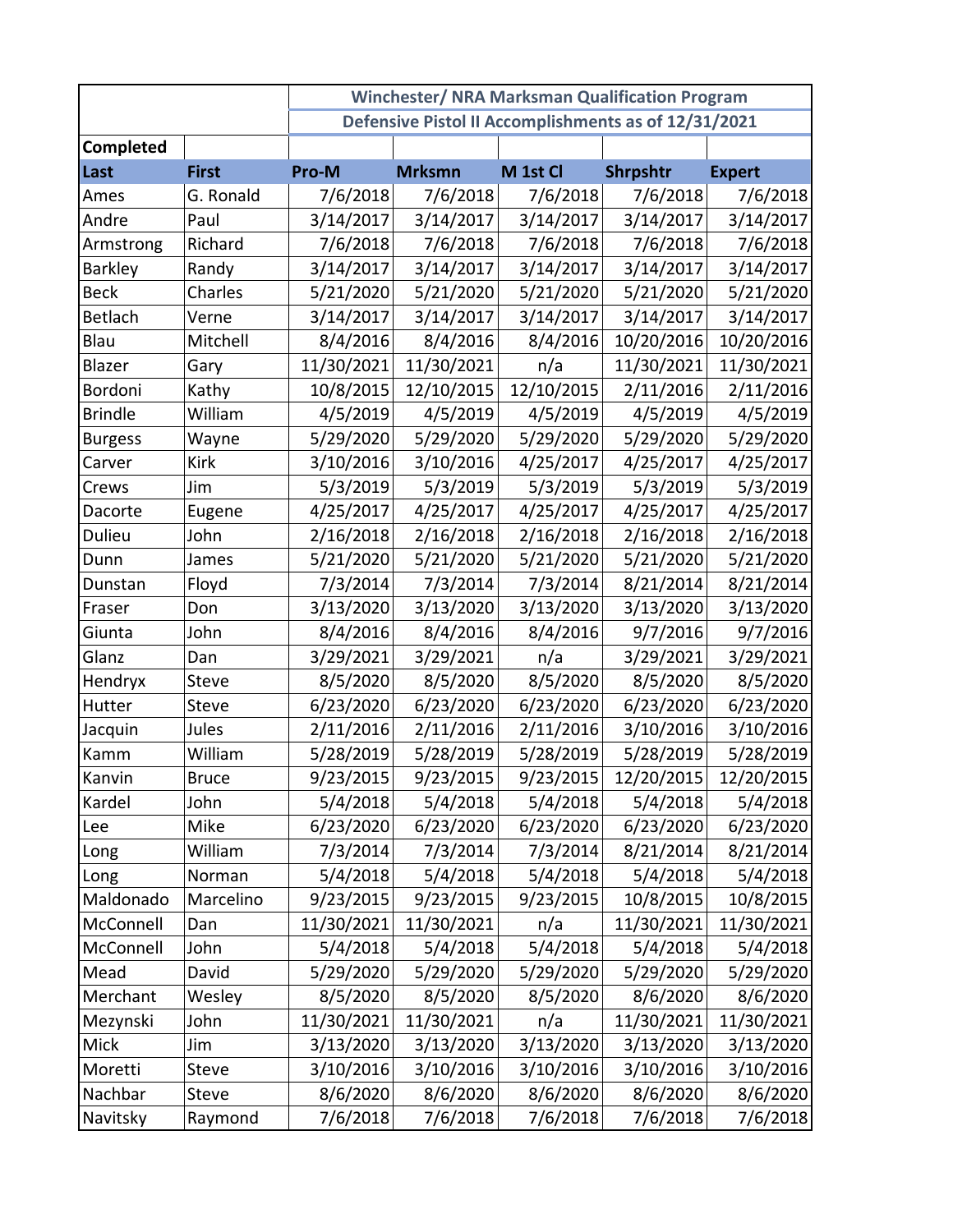| OConnor         | Tom          | 8/6/2020  | 8/6/2020      | 8/6/2020  | 8/6/2020  | 8/6/2020      |
|-----------------|--------------|-----------|---------------|-----------|-----------|---------------|
| Pack            | Ed           | 3/13/2020 | 3/13/2020     | 3/13/2020 | 3/13/2020 | 3/13/2020     |
| Popp            | Jonathan     | 7/6/2018  | 7/6/2018      | 7/6/2018  | 7/6/2018  | 7/6/2018      |
| Renzoni         | Francis      | 5/4/2018  | 5/4/2018      | 5/4/2018  | 5/4/2018  | 5/4/2018      |
| Robitaille      | Ron          | 3/29/2021 | 3/29/2021     | 3/29/2021 | 3/29/2021 | 3/29/2021     |
| Roewer          | Martin       | 8/4/2016  | 8/4/2016      | 8/4/2016  | 9/7/2016  | 9/7/2016      |
| Rosenberg       | Martin       | 5/21/2020 | 5/21/2020     | 5/21/2020 | 5/21/2020 | 5/21/2020     |
| Rutherford      | Colleen      | 5/29/2020 | 5/29/2020     | 5/29/2020 | 5/29/2020 | 5/29/2020     |
| Sasenick        | David        | 8/6/2020  | 8/6/2020      | 8/6/2020  | 8/6/2020  | 8/6/2020      |
| Shelton         | Hal          | 5/28/2019 | 5/28/2019     | 5/28/2019 | 5/28/2019 | 7/5/2019      |
| Simmons         | Greg         | 5/4/2018  | 5/4/2018      | 5/4/2018  | 5/4/2018  | 5/4/2018      |
| Sloan           | Steve        | 8/5/2020  | 8/5/2020      | 8/5/2020  | 8/5/2020  | 8/5/2020      |
| Smith           | Larry        | 2/14/2017 | 2/14/2017     | 2/14/2017 | 2/14/2017 | 2/14/2017     |
| Swift           | Nadine       | 5/4/2018  | 5/4/2018      | 5/4/2018  | 5/4/2018  | 5/4/2018      |
| Taylor          | Charlie      | 8/5/2020  | 8/5/2020      | 8/5/2020  | 8/5/2020  | 8/5/2020      |
| VanDevander Ron |              | 9/5/2017  | 9/5/2017      | 9/5/2017  | 9/5/2017  | 9/5/2017      |
| Veitch          | James        | 7/6/2018  | 7/6/2018      | 7/6/2018  | 7/6/2018  | 7/6/2018      |
| Verikakis       | Yanni        | 3/13/2020 | 3/13/2020     | 3/13/2020 | 3/13/2020 | 3/13/2020     |
| Wildes          | Tom          | 2/9/2018  | 2/9/2018      | 2/9/2018  | 2/9/2018  | 2/9/2018      |
| Winchell        | Al           | 7/6/2018  | 7/6/2018      | 7/6/2018  | 7/6/2018  | 7/6/2018      |
|                 |              |           |               |           |           |               |
|                 |              |           |               |           |           |               |
| Pending         |              |           |               |           |           |               |
| Last            | <b>First</b> | Pro-M     | <b>Mrksmn</b> | M 1st Cl  | Shrpshtr  | <b>Expert</b> |
| Cochran         | Bob          | 7/5/2019  | 7/5/2019      | 7/5/2019  | 7/5/2019  | 7/5/2019      |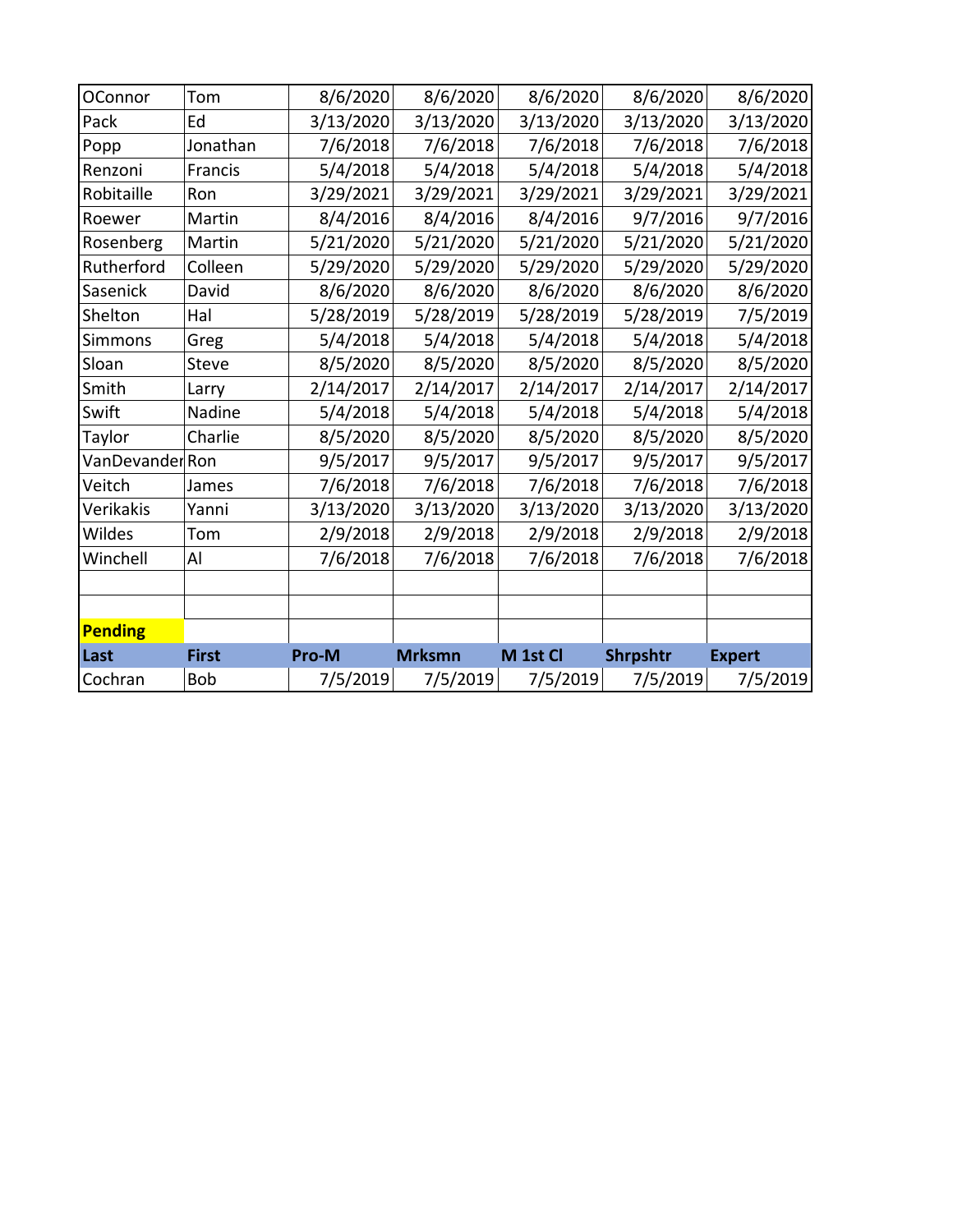| <b>Dist Expert</b> |
|--------------------|
| 7/6/2018           |
| 3/14/2017          |
| 7/6/2018           |
| 3/14/2017          |
| 5/21/2020          |
| 3/14/2017          |
| 10/20/2016         |
| 11/30/2021         |
| 3/10/2016          |
| 4/5/2019           |
| 5/29/2020          |
| 4/25/2017          |
| 5/3/2019           |
| 4/25/2017          |
| 2/16/2018          |
| 5/21/2020          |
| 9/18/2014          |
| 3/13/2020          |
| 9/7/2016           |
| 3/29/2021          |
| 8/5/2020           |
| 6/23/2020          |
| 3/10/2016          |
| 5/28/2019          |
| 12/28/2015         |
| 5/4/2018           |
| 6/23/2020          |
| 9/18/2014          |
| 5/4/2018           |
| 10/8/2015          |
| 11/30/2021         |
| 5/4/2018           |
| 5/29/2020          |
| 8/6/2020           |
| 11/30/2021         |
| 3/13/2020          |
| 3/10/2016          |
| 8/6/2020           |
| 7/6/2018           |